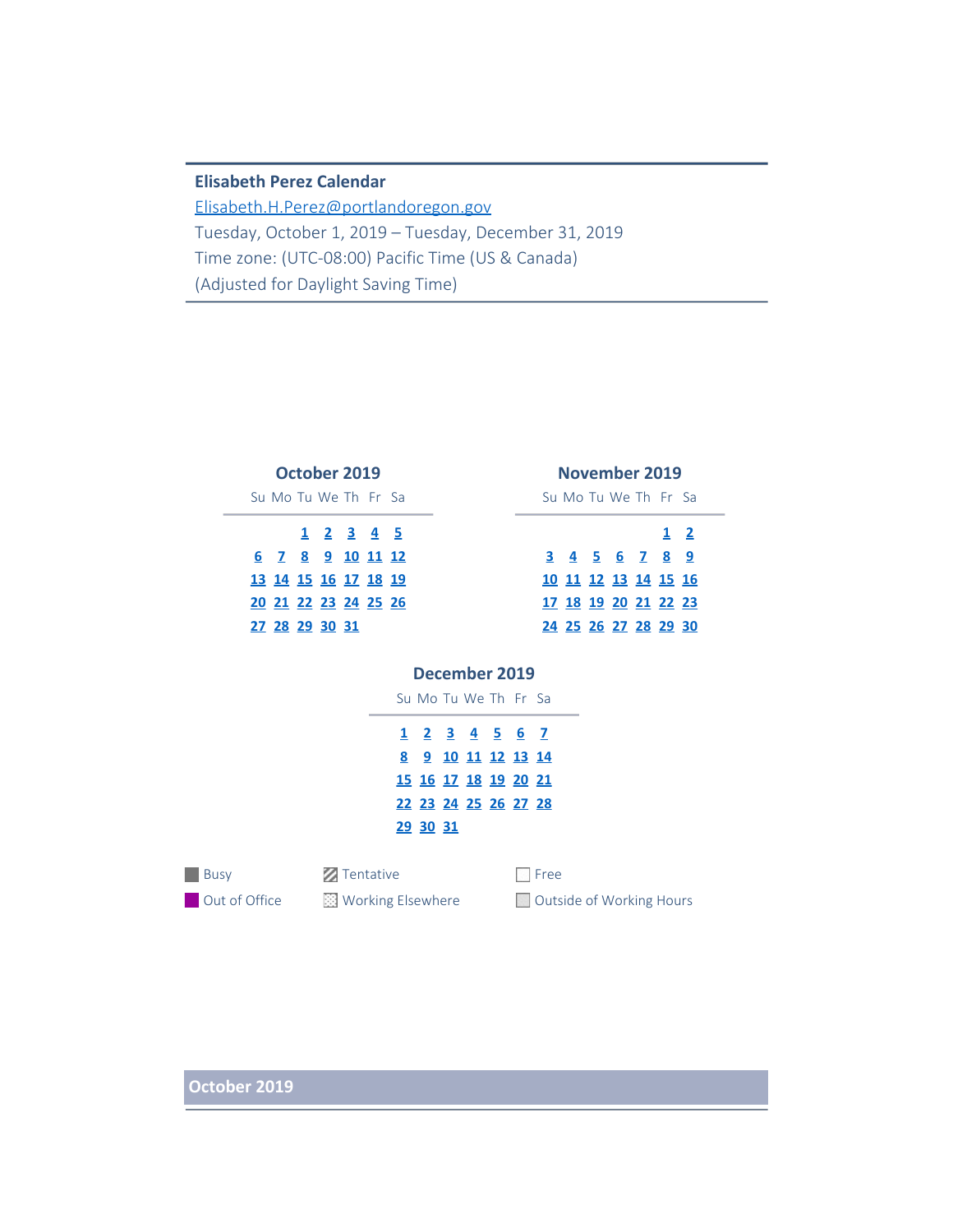| Tue, Oct 1 |                                       |                                                              |  |  |  |  |
|------------|---------------------------------------|--------------------------------------------------------------|--|--|--|--|
|            | $10:00$ AM $- 10:30$ AM               | PNCA grant                                                   |  |  |  |  |
|            | $10:30$ AM $- 11:00$ AM               | <b>MHCRC Team Meeting</b>                                    |  |  |  |  |
|            | $11:00 \text{ AM} - 12:00 \text{ PM}$ | Work check-in with Julie Omelchuck                           |  |  |  |  |
|            | $2:00 \text{ PM} - 3:30 \text{ PM}$   | MHCRC FY18-19 Year-Fnd Financials                            |  |  |  |  |
|            |                                       | $3:30 \text{ PM} - 4:30 \text{ PM}$ Check in with Anita Lane |  |  |  |  |
|            |                                       |                                                              |  |  |  |  |

# **Wed, Oct 2**

|  | 8:30 AM - 9:30 AM Civic Life's Code Change - Next Steps Resolution |
|--|--------------------------------------------------------------------|
|  | $1:00 \text{ PM} - 2:30 \text{ PM}$ Review ROW analysis            |

## $\blacktriangle$  Thu, Oct 3

 $\mathbb{R}^n$  $\mathcal{L}_{\mathcal{A}}$ 

| $11:30$ AM $- 1:00$ PM | 2019 Bureau Directors Meeting  |
|------------------------|--------------------------------|
| $2:00$ PM $-$ 4:00 PM  | Fall Budget Monitoring Process |

# $\blacktriangle$  Fri, Oct 4

|                 |                                     | 9:30 AM - 10:00 AM Final NW Fiber Transfer Review            |
|-----------------|-------------------------------------|--------------------------------------------------------------|
| <b>Contract</b> | $10:00$ AM $-11:00$ AM Team Meeting |                                                              |
| a katika        |                                     | 12:00 PM - 1:00 PM Monthly Check In with Commissioner Hansen |
| i se            |                                     | 2:00 PM - 3:00 PM Total Rewards Overview- Human Resources    |

### <span id="page-1-0"></span> $\triangle$  Sat, Oct 5 – Sun, Oct 6

## <span id="page-1-1"></span>▲ Mon, Oct 7

|                      | 9:00 AM – 9:30 AM Franchise Utility Program Check in |
|----------------------|------------------------------------------------------|
| $1:00$ PM $-1:30$ PM | Work check in: MHCRC                                 |

### <span id="page-1-2"></span>▲ Tue, Oct 8

 $\mathbb{R}^3$ 

1:00 PM – 2:00 PM Smart Cities Steering Committee meeting

## <span id="page-1-3"></span>▲ Wed, Oct 9

|                         | $9:00$ AM $-10:00$ AM $-$ OCT-City Attorney Meeting |
|-------------------------|-----------------------------------------------------|
| $10:00$ AM $- 11:00$ AM | <b>PSCD Roadmap Discussion</b>                      |
| $11:30$ AM $- 12:00$ PM | Broadband & Digital Equity & MHCRC Team Meeting     |
| $11:30$ AM $-12:00$ PM  | <b>MHCRC Team Meeting</b>                           |
| $1:00$ PM $-1:30$ PM    | Meeting with Alan Hipolito                          |
| $2:00$ PM $-3:00$ PM    | Meeting with Robert Taylor                          |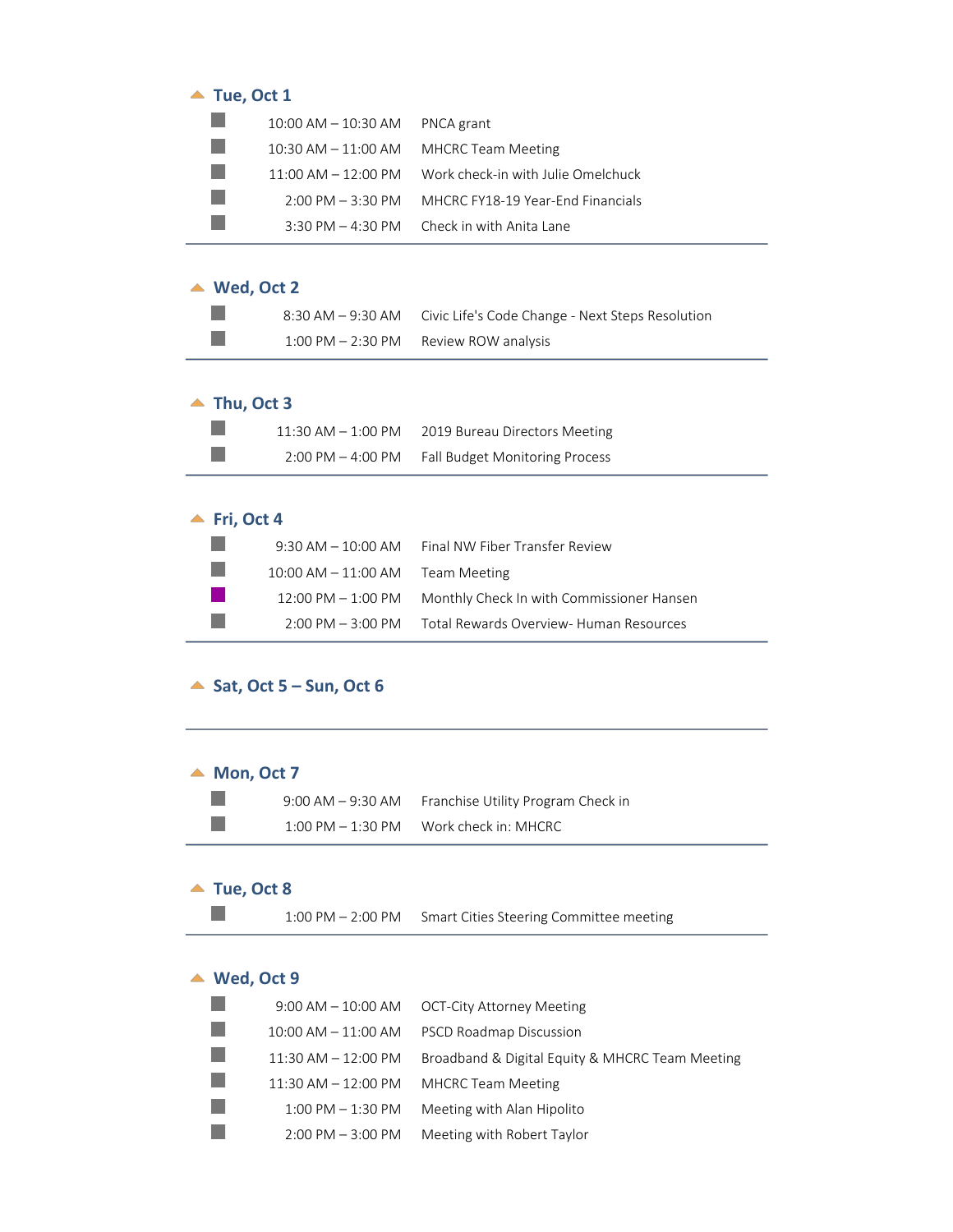<span id="page-2-0"></span>

#### <span id="page-2-1"></span>**Fri, Oct 11**

a a P. F.  $\mathcal{C}^{\mathcal{A}}$ 

 $\mathbb{R}^3$ 

| $10:30$ AM $-11:30$ AM $-5G$ work session |                                                           |
|-------------------------------------------|-----------------------------------------------------------|
|                                           | $11:30$ AM $- 12:30$ PM Check in with Jennifer Li         |
|                                           | 1:00 PM $-$ 1:45 PM Meeting with PacifiCorp Cheryl Carter |
| $2:00 \text{ PM} - 2:45 \text{ PM}$       | Review AP2- OMF                                           |

#### <span id="page-2-2"></span>▲ Sat, Oct 12 – Sun, Oct 13

#### <span id="page-2-3"></span>▲ Mon, Oct 14

| <b>Contract</b> |                                          | 9:00 AM – 9:30 AM Franchise Utility Program Check in   |
|-----------------|------------------------------------------|--------------------------------------------------------|
| <b>College</b>  | $11:00$ AM $-12:00$ PM MS Teams Training |                                                        |
| <b>College</b>  |                                          | $4:00 \text{ PM} - 4:30 \text{ PM}$ MHCRC Team Meeting |

#### <span id="page-2-4"></span>▲ Tue, Oct 15

| 9:00 AM – 12:30 PM | Training-Administering the Discipline Process |
|--------------------|-----------------------------------------------|
| 2:30 PM – 3:30 PM  | Work check-in with Julie Omelchuck            |

#### <span id="page-2-5"></span>**Wed, Oct 16**

|   | 10:30 AM $-$ 11:30 AM $-$ Check in with Rebecca Gibbons          |
|---|------------------------------------------------------------------|
| Ø | 11:30 AM - 12:00 PM Meeting with Kevin Martin-Smart Cities       |
|   | $3:00 \text{ PM} - 3:15 \text{ PM}$ Check in with Joshua Eddings |

#### <span id="page-2-6"></span>▲ Thu, Oct 17

| $9:00$ AM $-9:30$ AM                | Meeting with Angela Butel                                                                   |
|-------------------------------------|---------------------------------------------------------------------------------------------|
|                                     | 11:00 AM – 12:00 PM — Office of Government Relations/Federal Agenda Mtg.<br>with Vicki Cram |
| $1:00 \text{ PM} - 1:10 \text{ PM}$ | Check in with Rebecca Gibbons                                                               |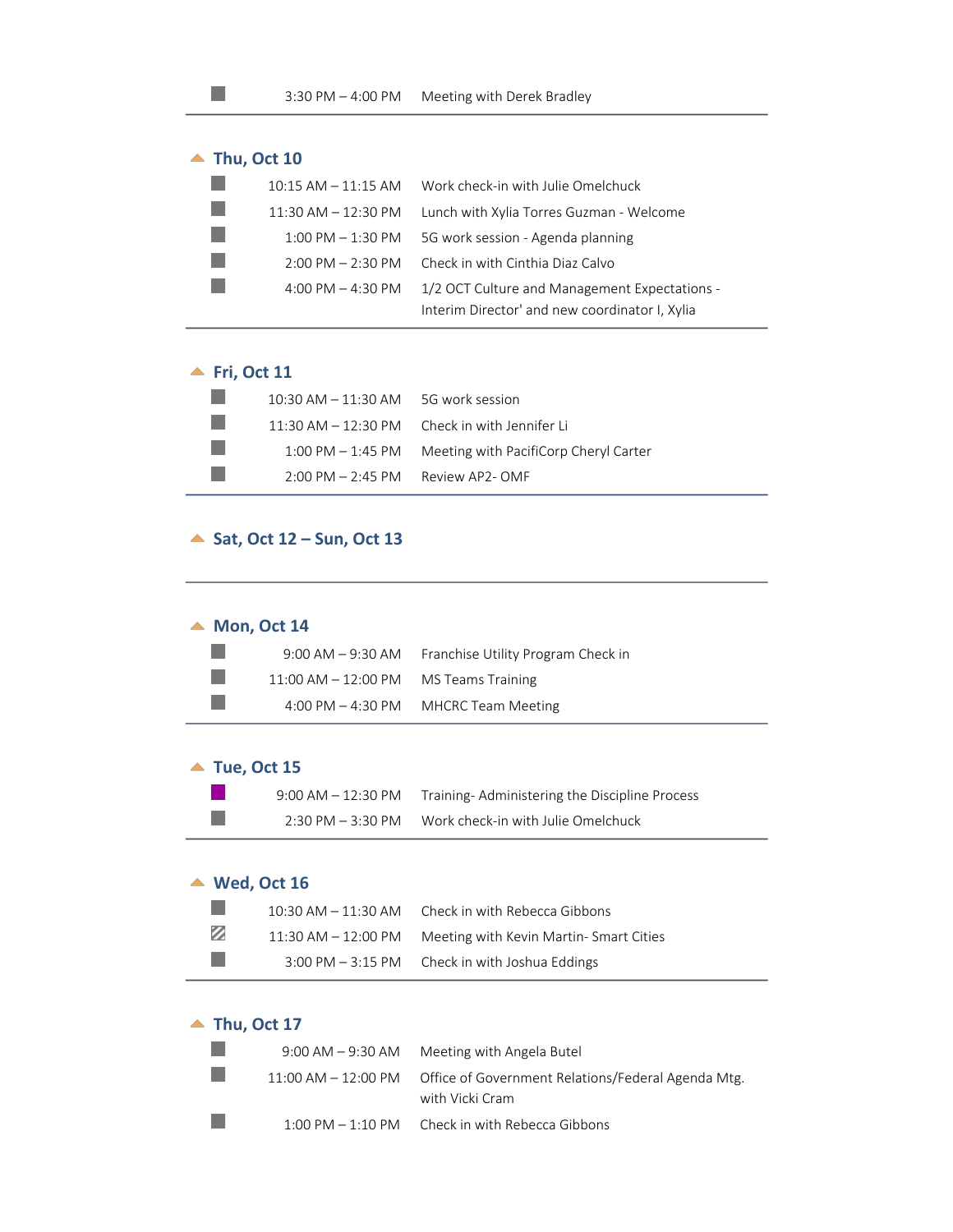| $2:00 \text{ PM} - 2:45 \text{ PM}$ | Meeting with Jake Wise PGE  |
|-------------------------------------|-----------------------------|
| $2:30$ PM $-3:30$ PM                | Performance measures update |

# <span id="page-3-0"></span> $\blacktriangle$  Fri, Oct 18

 $\mathbb{R}^n$  $\mathcal{L}_{\mathcal{A}}$ 

| 10:00 AM $-$ 11:00 AM $-$ OCT Team Meeting    |                                        |
|-----------------------------------------------|----------------------------------------|
| 11:15 AM $-$ 11:45 AM Franchise Review        |                                        |
| $12:00 \text{ PM} - 12:30 \text{ PM}$ EZVideo |                                        |
| $1:00 \text{ PM} - 1:30 \text{ PM}$           | Bi-weekly check in with Mayor's office |
| $3:00$ PM $-3:30$ PM                          | Follow-Up Discussion with Anita Lane   |

# <span id="page-3-1"></span>▲ Sat, Oct 19 – Sun, Oct 20

# <span id="page-3-2"></span>▲ Mon, Oct 21

| $9:00$ AM $-9:30$ AM                | Franchise Utility Program Meeting                                                                  |
|-------------------------------------|----------------------------------------------------------------------------------------------------|
| $10:30$ AM $- 11:00$ AM             | Rebecca, David K, Kim, Lisa G, Elisabeth Perez re: FCC,<br>Small Cell Coordination, etc.           |
| $11:00$ AM $- 12:00$ PM             | eNatoa Webinar                                                                                     |
| $2:00 \text{ PM} - 2:30 \text{ PM}$ | PREPHub Executive Committee Monthly Call @ Monthly<br>from 2pm to 2:30pm on the third Monday (PDT) |
| $3:00$ PM $-$ 4:30 PM               | 5G follow up                                                                                       |

# <span id="page-3-3"></span>▲ Tue, Oct 22

|                 |                                                 | $9:00$ AM $-10:00$ AM $-$ OCT-City Attorney Meeting      |  |
|-----------------|-------------------------------------------------|----------------------------------------------------------|--|
|                 |                                                 | $10:00$ AM $-10:30$ AM $-$ Check in with Rebecca Gibbons |  |
| <b>Contract</b> | $1:00 \text{ PM} - 2:00 \text{ PM}$ ULF Meeting |                                                          |  |
| <b>College</b>  |                                                 | 2:00 PM - 2:30 PM SCSC Planning Meeting                  |  |
|                 | $3:00$ PM $-3:45$ PM Check In with Suk          |                                                          |  |

# <span id="page-3-4"></span>**Wed, Oct 23**

| $8:00$ AM $-9:00$ AM    | Meeting with Jamal Fox                                                                                |
|-------------------------|-------------------------------------------------------------------------------------------------------|
| $10:00$ AM $- 11:00$ AM | Municipal Broadband CTC Project Kick-Off - Executive<br>Session @ Wed Oct 23, 2019 10am - 11am (PDT)  |
| $10:00$ AM $-$ 4:00 PM  | Municipal Broadband CTC Project Kick-Off @ Wed Oct<br>23, 2019 10am - 4pm (PDT)                       |
| $11:00$ AM $- 1:00$ PM  | Municipal Broadband CTC Project Kick-Off -<br>Networking/Lunch @ Wed Oct 23, 2019 11am - 1pm<br>(PDT) |
| $1:00$ PM $- 2:00$ PM   | Broadband partners @ Wed Oct 23, 2019 1pm - 2pm                                                       |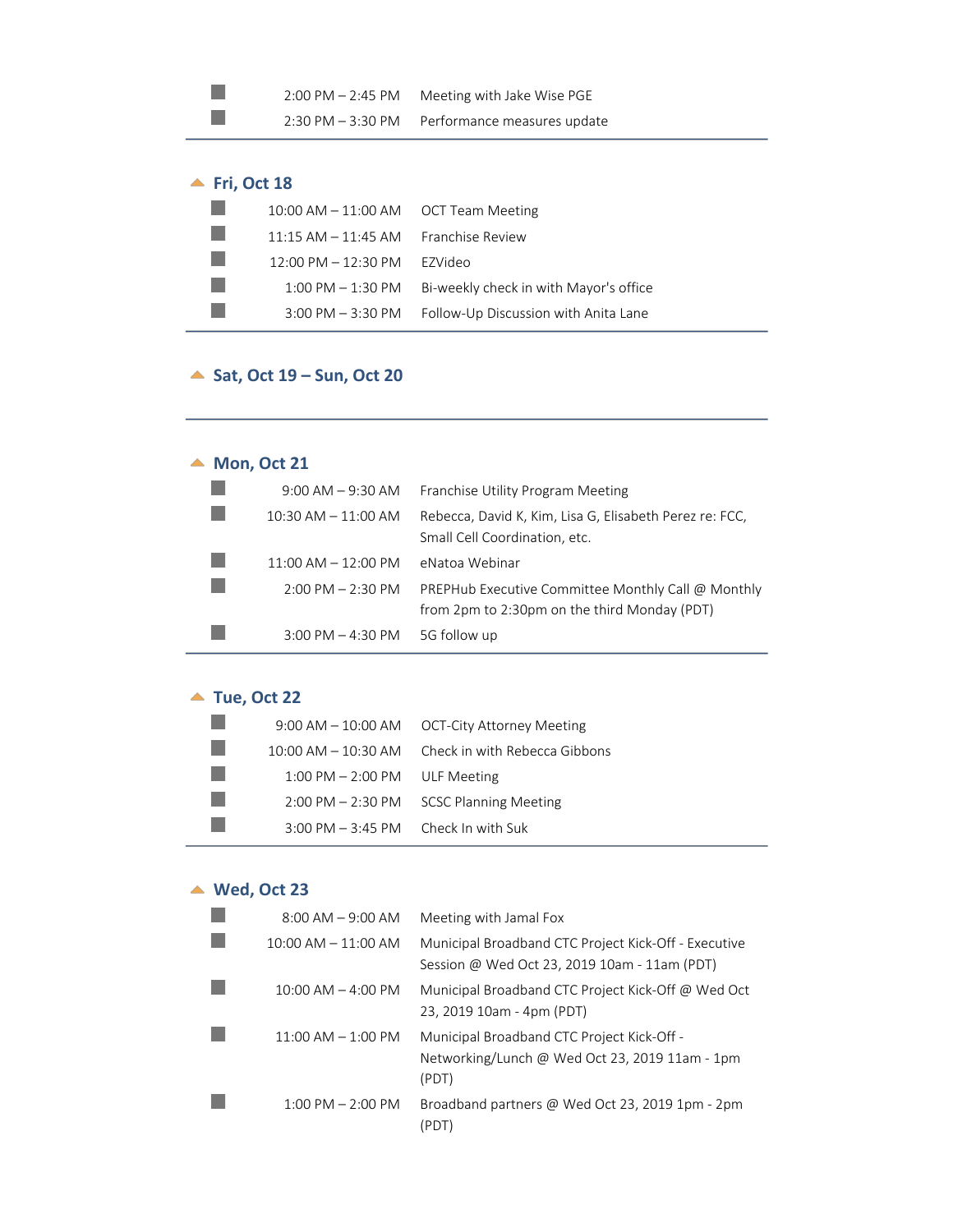### <span id="page-4-0"></span>▲ Thu, Oct 24

 $\mathbb{R}^3$ 

|                | 10:30 AM $-$ 11:30 AM Work check-in with Julie Omelchuck      |
|----------------|---------------------------------------------------------------|
| <b>College</b> | $12:30 \text{ PM} - 1:30 \text{ PM}$ Lunch with Amanda Watson |
|                | $2:30 \text{ PM} - 3:30 \text{ PM}$ Check in with Jennifer Li |

# <span id="page-4-1"></span>▲ Fri, Oct 25

| $10:30$ AM $- 11:00$ AM                              | Follow up with Kostas Giannopoulos             |
|------------------------------------------------------|------------------------------------------------|
|                                                      | 11:30 AM $-$ 12:00 PM Check in with Anita Lane |
| $2:00 \text{ PM} - 2:30 \text{ PM}$ Work plan review |                                                |
| $3:00$ PM $-3:30$ PM                                 | Check in with Joshua Eddings                   |

### <span id="page-4-2"></span>▲ Sat, Oct 26 – Sun, Oct 27

### <span id="page-4-3"></span>▲ Mon, Oct 28

|                                                                                                                       | 9:00 AM – 9:30 AM Franchise Utility Program Check in       |
|-----------------------------------------------------------------------------------------------------------------------|------------------------------------------------------------|
| <b>Contract</b>                                                                                                       | $10:00$ AM $- 11:00$ AM Check in with Anita Lane           |
| <b>The Contract of the Contract of the Contract of the Contract of the Contract of the Contract of the Contract o</b> | 12:30 PM $-$ 1:00 PM Check in with Joshua Eddings          |
|                                                                                                                       | 2:00 PM - 2:30 PM Check in with Robert Taylor & Maja Haium |

### <span id="page-4-4"></span>▲ Tue, Oct 29

|   | $10:30$ AM $- 11:00$ AM              | <b>MHCRC Team Meeting</b>                                                  |
|---|--------------------------------------|----------------------------------------------------------------------------|
|   | $11:00$ AM $- 12:00$ PM              | Work check-in with Julie Omelchuck                                         |
|   | $12:00 \text{ PM} - 1:00 \text{ PM}$ | Check in with Open Data & Smart Cities                                     |
|   | $2:00$ PM $- 2:30$ PM                | Franchise Discussion with Amy Ruiz, Alex Max Leupp,<br>and Rebecca Gibbons |
| Ø | $2:00$ PM $-$ 4:00 PM                | <b>Equity Practitioners Meeting</b>                                        |
|   | $3:00$ PM $-3:30$ PM                 | Meeting with Derek Bradley                                                 |

# <span id="page-4-5"></span>**Wed, Oct 30**

|                                                    | 11:30 AM $-$ 12:30 PM Check in with Rebecca Gibbons       |  |
|----------------------------------------------------|-----------------------------------------------------------|--|
|                                                    | 3:00 PM - 3:30 PM MHCRC Financial Statements              |  |
| $4:30 \text{ PM} - 6:00 \text{ PM}$ MHCRC check-in |                                                           |  |
|                                                    | 5:30 PM – 6:30 PM – PREM-OCT Similarities- Denise Barrett |  |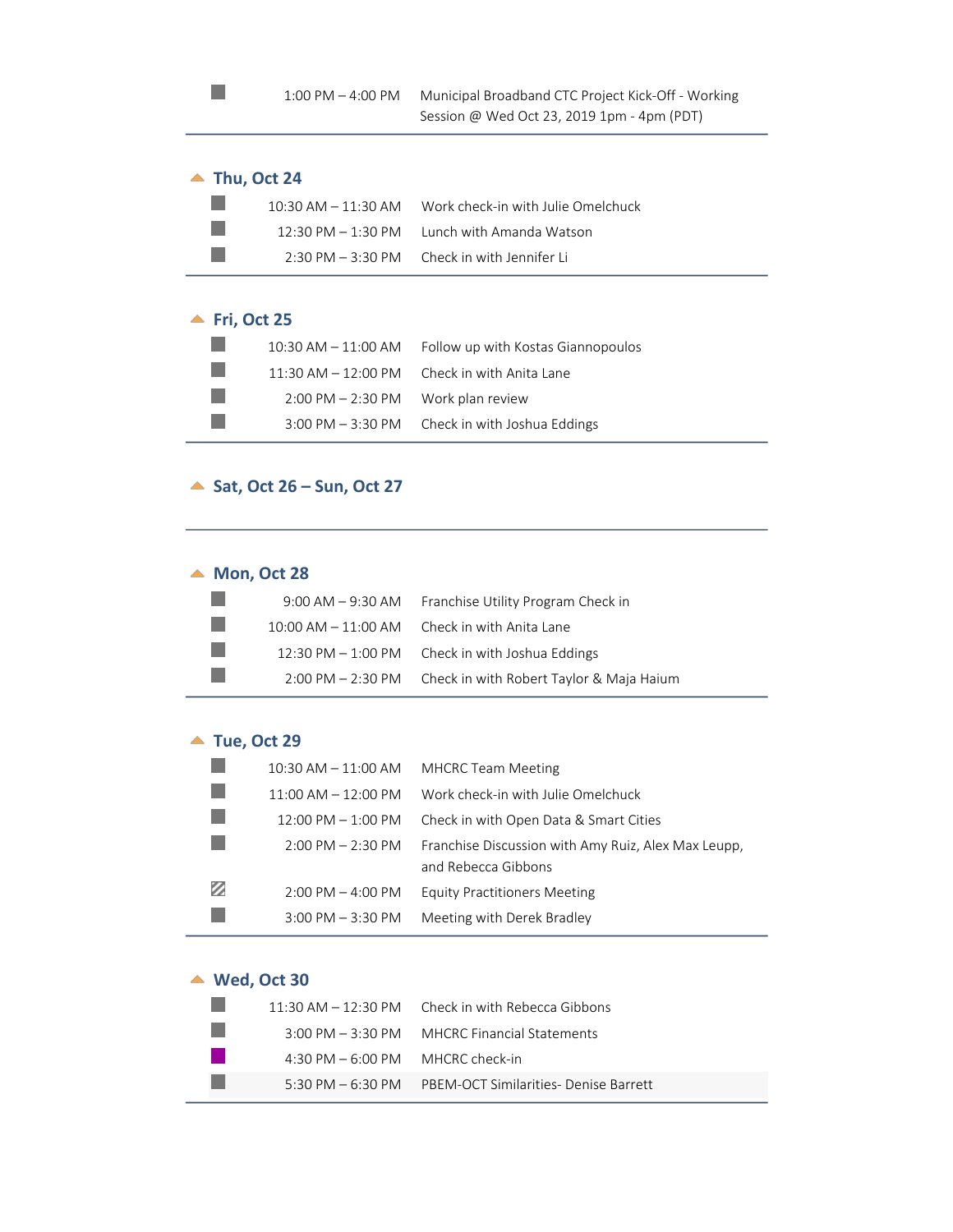# <span id="page-5-0"></span> $\blacktriangle$  Thu, Oct 31

|                                                  | $1:00 \text{ PM} - 1:30 \text{ PM}$ Bi-weekly check in Mayor's office- Khanh Tran |
|--------------------------------------------------|-----------------------------------------------------------------------------------|
| $2:00 \text{ PM} - 3:00 \text{ PM}$ Team Meeting |                                                                                   |
|                                                  | $3:00 \text{ PM} - 4:00 \text{ PM}$ Check in with Bea Coulter                     |

<span id="page-5-1"></span>

| November 2019           |                                       |  |
|-------------------------|---------------------------------------|--|
|                         |                                       |  |
| Fri, Nov 1              |                                       |  |
| All Day                 | Vacation                              |  |
|                         |                                       |  |
| Sat, Nov 2 – Sun, Nov 3 |                                       |  |
|                         |                                       |  |
|                         |                                       |  |
| Mon, Nov 4              |                                       |  |
| All Day                 | Vacation                              |  |
|                         |                                       |  |
| Tue, Nov 5              |                                       |  |
| $8:30$ AM $-9:00$ AM    | Franchise Utility Program Check in    |  |
| $10:30$ AM $- 11:00$ AM | <b>MHCRC Team Meeting</b>             |  |
| $1:00$ PM $-3:00$ PM    | Training-HR 2.02 for supervisors      |  |
| $3:00$ PM $-3:15$ PM    | Call - A Rivera                       |  |
| 3:30 PM $-$ 4:00 PM     | DI Partnership draft agreement review |  |
| 4:00 PM $-$ 4:30 PM     | work plan review                      |  |
|                         |                                       |  |
| Wed. Nov 6              |                                       |  |

#### **Wed, Nov 6**

| 8:30 AM – 9:30 AM                    | OCT-City Attorney Meeting                      |
|--------------------------------------|------------------------------------------------|
| $12:00 \text{ PM} - 1:00 \text{ PM}$ | NATOA P&L committee conference call            |
| $1:00$ PM $-1:15$ PM                 | Check in with Josh Eddings                     |
| $2:00$ PM $- 2:30$ PM                | Coop Review                                    |
| $3:00$ PM $-$ 4:00 PM                | Check in with Open Data and Smart Cities - OCT |
| 4:00 PM $-$ 5:00 PM                  | Kory / Elisabeth: Digital equity check in      |

 $\mathbb{R}$ 

|  |  | Thu, Nov 7 |  |
|--|--|------------|--|
|--|--|------------|--|

| $1:00 \, \text{PM} - 2:00 \, \text{PM}$ | <b>Onboarding Change Meeting</b> |
|-----------------------------------------|----------------------------------|
| $2:00 \text{ PM} - 3:00 \text{ PM}$     | Division of Labor Planning       |
| $3:00$ PM $-3:30$ PM                    | Check in with Josh Eddings       |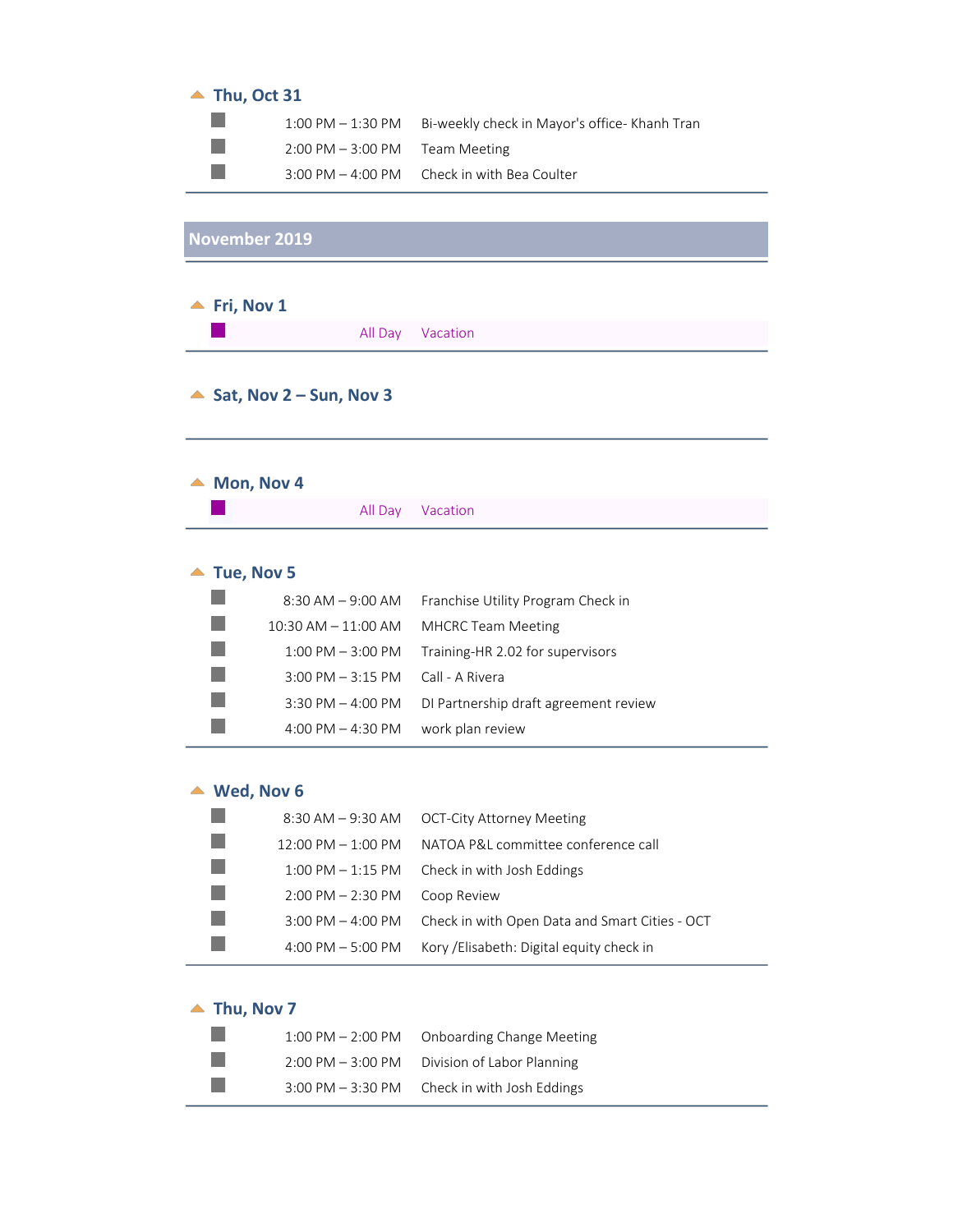#### $\blacktriangle$  Fri, Nov 8

| $10:00$ AM $-11:00$ AM City Council Execs            |                                                             |
|------------------------------------------------------|-------------------------------------------------------------|
|                                                      | $11:00$ AM $-12:00$ PM Portland Building Directors Check-In |
| $2:00 \text{ PM} - 2:30 \text{ PM}$ Work plan review |                                                             |

### <span id="page-6-0"></span> $\triangle$  Sat, Nov 9 – Sun, Nov 10

#### <span id="page-6-1"></span> $\blacktriangle$  Mon, Nov 11

8:00 AM – 6:00 PM Veteran's Day- City Holiday

## <span id="page-6-2"></span>▲ Tue, Nov 12

| $9:00$ AM $ 9:30$ AM    | Franchise Utility Program Check in      |
|-------------------------|-----------------------------------------|
| $9:30$ AM $-10:00$ AM   | <b>Travel Coordination BHR</b>          |
| $10:30$ AM $- 11:00$ AM | <b>MHCRC Team Meeting</b>               |
| $11:00$ AM $- 12:00$ PM | Work check-in with Julie Omelchuck      |
| $12:00$ PM $- 1:00$ PM  | TriMet SOLUTION                         |
| $1:00$ PM $- 2:00$ PM   | Smart Cities Steering Committee meeting |
| $2:00$ PM $-3:00$ PM    | Meet-Elisabeth/Carmen                   |
| 4:00 PM $-$ 5:00 PM     | PREPHub check in                        |

#### <span id="page-6-3"></span>▲ Wed, Nov 13

|                 | $9:00$ AM $-9:30$ AM $-$ Conference call with Tamsen         |
|-----------------|--------------------------------------------------------------|
| <b>Contract</b> | 12:30 PM – 1:00 PM – Chief Human Resources Officer Qualities |
|                 | 1:00 PM - 4:00 PM Second privacy work group session          |

### <span id="page-6-4"></span> $\blacktriangle$  Thu, Nov 14

|                        | 8:30 AM - 9:00 AM Check in OCT-Revenue           |
|------------------------|--------------------------------------------------|
| $9:30$ AM $ 10:15$ AM  | Program Updates                                  |
| $11:30$ AM $-12:00$ PM | check in Pacificorp                              |
| $1:00$ PM $-1:30$ PM   | Meeting with Zach Kearl                          |
| $2:00$ PM $-3:00$ PM   | Questions on Retention Simplification Project    |
| 3:30 PM $-$ 4:00 PM    | Elisabeth/Tom Check-in re: OCT move from Revenue |

## <span id="page-6-5"></span> $\blacktriangle$  Fri, Nov 15

| $10:00$ AM $-11:00$ AM Team Meeting      |                                        |
|------------------------------------------|----------------------------------------|
| 11:00 AM - 12:00 PM Framework next steps |                                        |
|                                          | 1:00 PM - 2:00 PM RF Workshop- Verizon |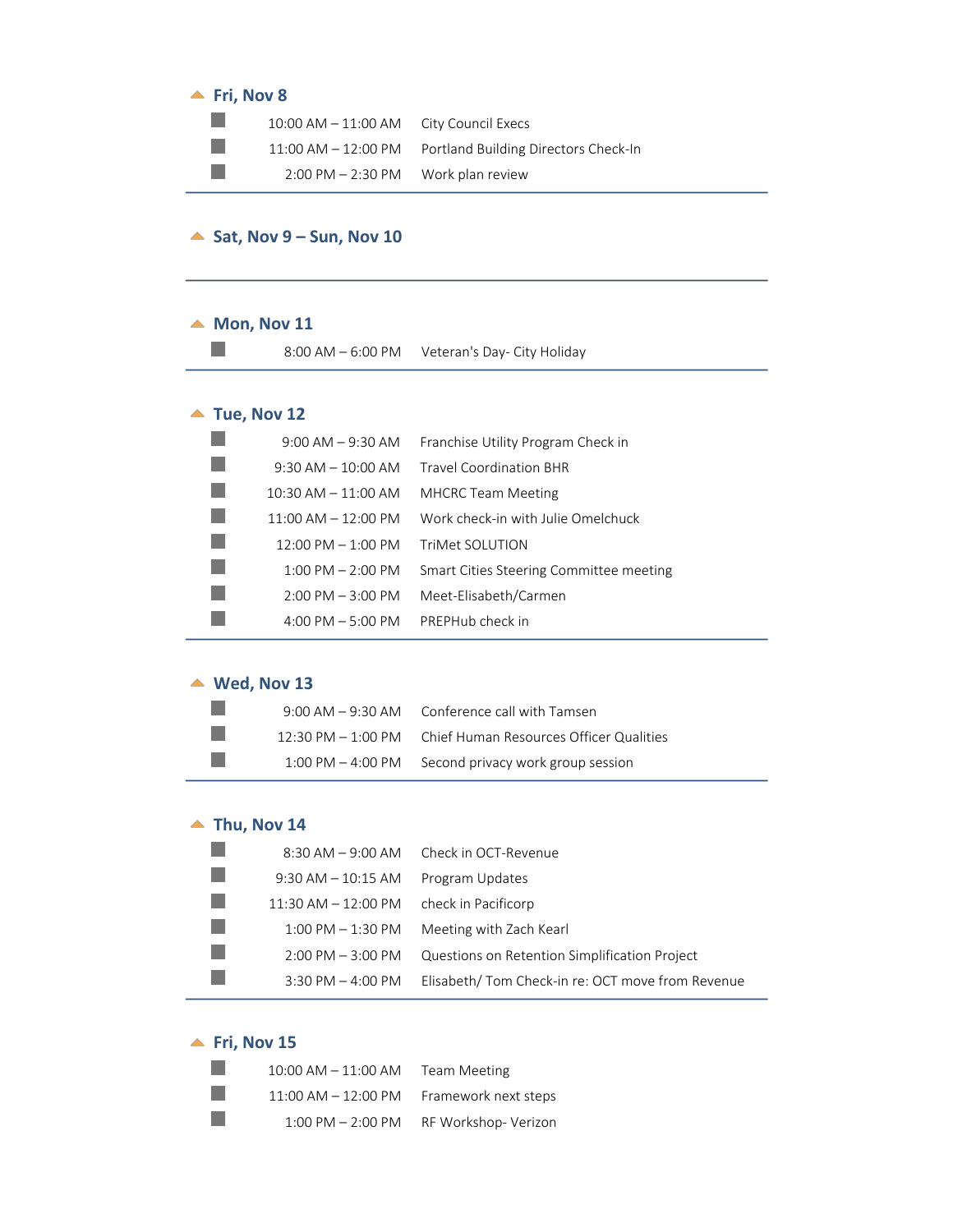## <span id="page-7-0"></span> $\triangle$  Sat, Nov 16 – Sun, Nov 17

#### <span id="page-7-1"></span>▲ Mon, Nov 18

 $\mathbb{R}^n$  $\mathbb{R}^n$ 

|                                       | 9:00 AM - 9:30 AM Franchise Utility Program Check in     |
|---------------------------------------|----------------------------------------------------------|
| $11:00$ AM $-12:00$ PM eNatoa Webinar |                                                          |
|                                       | 1:30 PM - 3:00 PM Framework discussion part 2            |
|                                       | 3:00 PM - 4:00 PM OCT/Revenue: Franchise Utility Program |

### <span id="page-7-2"></span>▲ Tue, Nov 19

|       | 9:00 AM - 10:00 AM OCT-City Attorney Meeting                      |
|-------|-------------------------------------------------------------------|
| a a s | 10:30 AM $-$ 11:00 AM MHCRC Team Meeting                          |
| m.    | $1:15$ PM $-1:45$ PM Check in: Kathleen Holt, Community Engagment |
| m.    | 2:00 PM - 4:00 PM FY 2020-21 Performance Management Workshop      |

#### <span id="page-7-3"></span>**Wed, Nov 20**

| . . | 1:00 PM – 2:30 PM – OCT COOP - Key Functions Discussion |
|-----|---------------------------------------------------------|
| . . | 2:30 PM - 3:00 PM Recruitments BAC & Cable Regulatory   |

#### <span id="page-7-4"></span>▲ Thu, Nov 21

| $9:30$ AM $-10:15$ AM Program Updates              |                                                |
|----------------------------------------------------|------------------------------------------------|
|                                                    | $11:00$ AM $-1:30$ PM $-$ OATOA Annual meeting |
| $3:00 \text{ PM} - 3:30 \text{ PM}$ Audit Schedule |                                                |

## <span id="page-7-5"></span>**Fri, Nov 22**

| $12:00 \text{ PM} - 1:00 \text{ PM}$                 | Monthly Check In- Commissioner Hansen  |
|------------------------------------------------------|----------------------------------------|
| $2:00 \text{ PM} - 2:30 \text{ PM}$ Work plan review |                                        |
| $4:00 \text{ PM} - 5:00 \text{ PM}$                  | Check in with Justen Harn, Open Signal |

#### <span id="page-7-6"></span>▲ Sat, Nov 23 – Sun, Nov 24

#### <span id="page-7-7"></span>▲ Mon, Nov 25

 $\mathcal{L}_{\mathcal{A}}$  $\mathbb{R}^n$ 

8:30 AM – 9:15 AM Development Economic Opportunity (Cupid) Meeting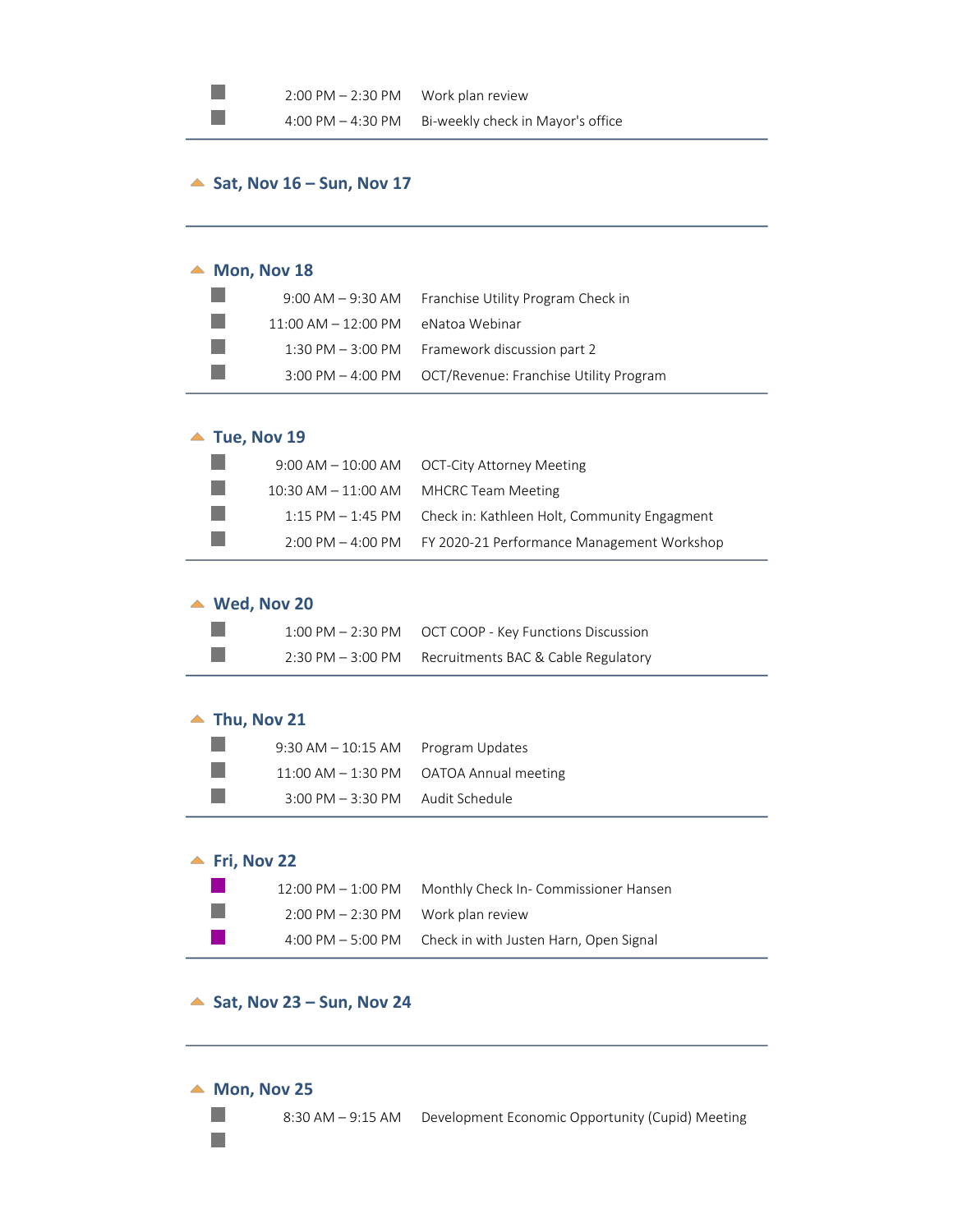<span id="page-8-3"></span><span id="page-8-2"></span><span id="page-8-1"></span><span id="page-8-0"></span>

|                             | 10:00 AM - 10:30 AM          | Franchise Utility Program Check in           |
|-----------------------------|------------------------------|----------------------------------------------|
|                             | 11:00 AM - 11:30 AM          | check in: Rebecca                            |
|                             |                              |                                              |
|                             | Tue, Nov 26                  |                                              |
|                             | $10:30$ AM $- 11:00$ AM      | <b>MHCRC Team Meeting</b>                    |
|                             |                              |                                              |
|                             |                              |                                              |
|                             | $\blacktriangle$ Wed, Nov 27 |                                              |
|                             | $9:00$ AM $-10:00$ AM        | <b>Team Meeting</b>                          |
|                             | 10:00 AM - 10:30 AM          | Audits-Jennifer Li                           |
|                             | 11:00 AM - 11:30 AM          | Bi-weekly check in Mayor's office            |
|                             | $2:00$ PM $- 2:30$ PM        | Mtg. w/Bob Leek re: franchise inquiry        |
|                             |                              |                                              |
|                             | Thu, Nov 28                  |                                              |
|                             | $8:00$ AM $-6:00$ PM         | Thanksgiving- City Holiday                   |
|                             |                              |                                              |
|                             |                              |                                              |
|                             | Fri, Nov 29                  |                                              |
|                             | $8:00$ AM $-6:00$ PM         | Day after Thanksgiving- City Holiday         |
|                             |                              |                                              |
|                             | December 2019                |                                              |
|                             |                              |                                              |
|                             | Sun, Dec 1                   |                                              |
|                             |                              |                                              |
|                             |                              |                                              |
|                             | $\blacktriangle$ Mon, Dec 2  |                                              |
|                             | $8:30$ AM $-9:15$ AM         | Fossil fuel discussion                       |
|                             | $2:00$ PM $-3:00$ PM         | Meet- Beth Fox, Mayor's budget direction     |
|                             | $3:15$ PM $-3:45$ PM         | Check in with Anita Lane                     |
|                             | 4:00 PM $-$ 4:10 PM          | Check in with Nina Carlson-Northwest Natural |
|                             |                              |                                              |
|                             | 4:30 PM $-5:30$ PM           | Meeting with Kory Murphy                     |
|                             |                              |                                              |
| $\blacktriangle$ Tue, Dec 3 |                              |                                              |
|                             | $9:00$ AM $-9:30$ AM         | Meeting with Josh Eddings                    |

9:00 AM – 10:00 AM OCT-City Attorney Meeting

 $\mathcal{L}_{\mathcal{A}}$  $\mathcal{L}_{\mathcal{A}}$ 

11:00 AM – 12:00 PM Work check-in with Julie Omelchuck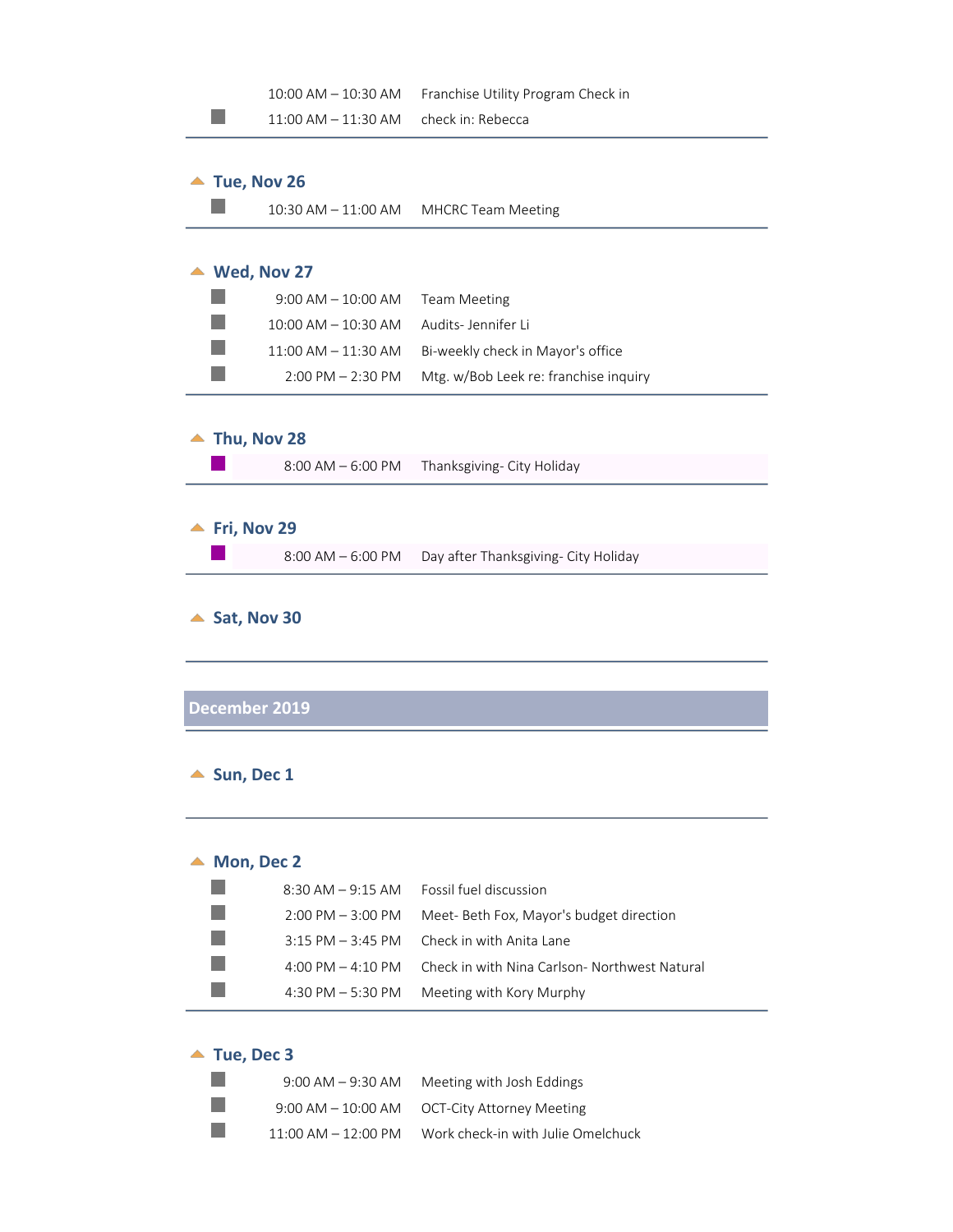| $\triangle$ Wed, Dec 4 |                                                                  |  |
|------------------------|------------------------------------------------------------------|--|
|                        | 10:00 AM - 11:00 AM   OCT-City Attorney Meeting                  |  |
|                        | 10:45 AM - 12:45 PM    Verizon Wireless Ordinance, First reading |  |
| $2:00$ PM $-3:00$ PM   | Meeting with Nina Carlson, Northwest Natural                     |  |
| $6:00$ PM $-8:00$ PM   | Muni Broadband Town Hall                                         |  |
|                        |                                                                  |  |

### ▲ Thu, Dec 5

| $10:30$ AM $-11:15$ AM | Check in with Rebecca Gibbons                 |
|------------------------|-----------------------------------------------|
| $11:30$ AM $-1:00$ PM  | 2019 Bureau Directors Meeting                 |
| $3:30$ PM $-$ 4:00 PM  | Meeting with Kristin Dennis - OCT Discussions |

# ▲ Fri, Dec 6

| $11:30$ AM $-12:00$ PM PNCA grant                    |                                        |
|------------------------------------------------------|----------------------------------------|
| $2:00 \text{ PM} - 2:30 \text{ PM}$ Work plan review |                                        |
| $3:00 \text{ PM} - 4:30 \text{ PM}$                  | <b>MHCRC Finance Committee Meeting</b> |

### <span id="page-9-0"></span>▲ Sat, Dec 7 – Sun, Dec 8

<span id="page-9-1"></span>

| Mon, Dec 9 |                                     |                                    |
|------------|-------------------------------------|------------------------------------|
|            | $9:00$ AM $-9:30$ AM                | Franchise Utility Program Check in |
|            | $11:00$ AM $- 12:00$ PM             | eNatoa Webinar                     |
|            | $2:00 \text{ PM} - 3:30 \text{ PM}$ | <b>Audit Discussion</b>            |
|            | 4:00 PM $-$ 5:00 PM                 | Meeting with Samantha Ridderbusch  |
|            |                                     |                                    |
| ▲          | Tue, Dec 10                         |                                    |
|            | $10:30$ AM $- 11:00$ AM             | <b>MHCRC Team Meeting</b>          |

# <span id="page-9-3"></span><span id="page-9-2"></span>▲ Wed, Dec 11

| $10:00$ AM $- 10:45$ AM Program Updates |                                                                |
|-----------------------------------------|----------------------------------------------------------------|
| $1:00 \text{ PM} - 2:00 \text{ PM}$     | Meeting with PacifiCorp-OCT                                    |
|                                         | 3:00 PM - 3:45 PM Press Room- OCT, Mayor's Office, Open Signal |

### <span id="page-9-4"></span>▲ Thu, Dec 12

 $\mathbb{R}^n$ 

3:00 PM – 4:00 PM Broadband partners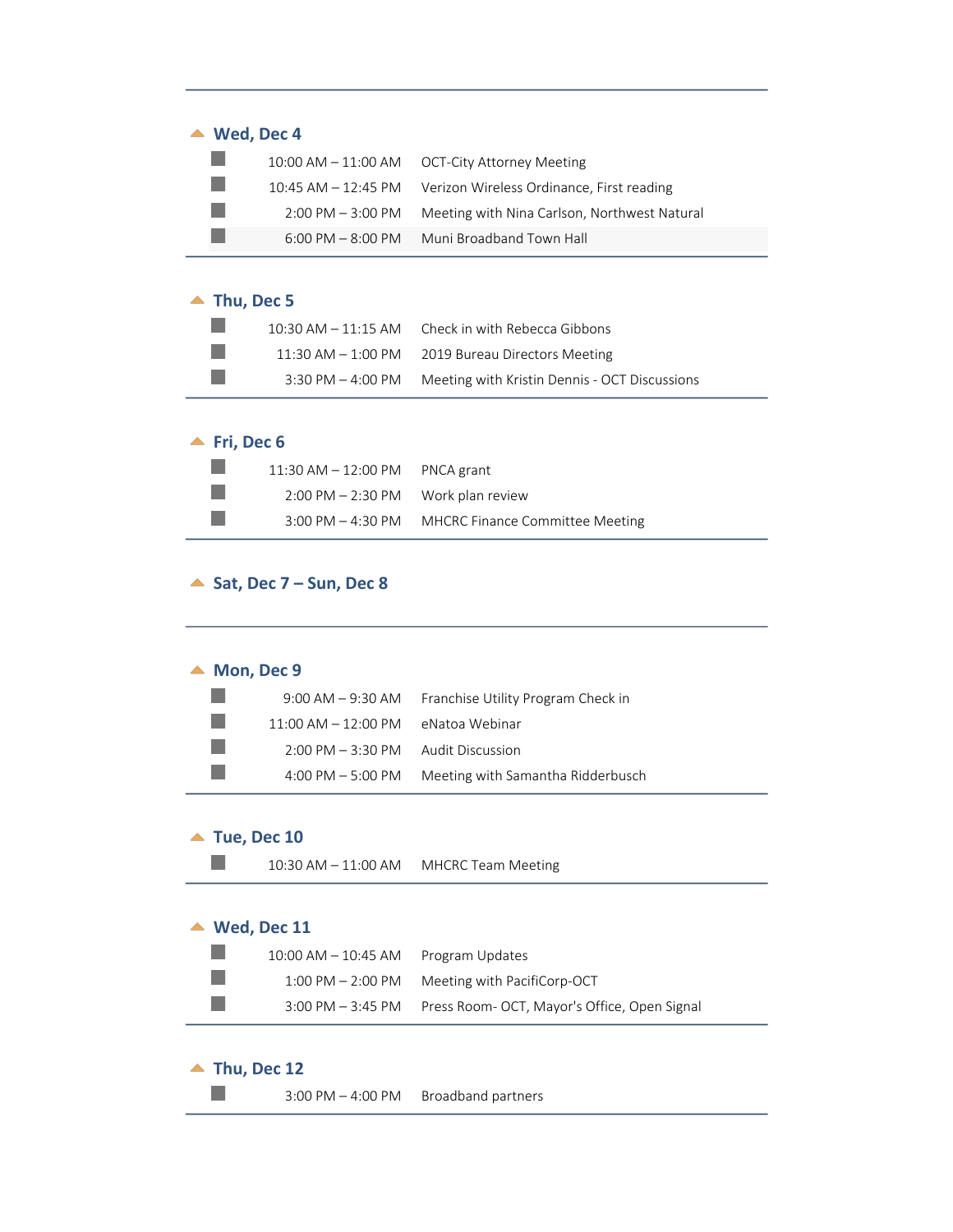### <span id="page-10-0"></span>**<u>▲ Fri, Dec 13</u>**

 $\mathbb{R}^3$  $\mathbb{R}^3$  1:00 PM – 1:30 PM Bi-weekly check in Mayor's office

2:00 PM - 2:30 PM Work plan review

#### <span id="page-10-1"></span>▲ Sat, Dec 14 – Sun, Dec 15

#### <span id="page-10-2"></span>▲ Mon, Dec 16

|                                                   | 9:00 AM – 9:30 AM Franchise Utility Program Check in |
|---------------------------------------------------|------------------------------------------------------|
|                                                   | 11:45 AM - 12:15 PM MHCRC Agenda Check-In            |
|                                                   | 3:00 PM - 4:00 PM Framework Discussion               |
| $6:30 \text{ PM} - 8:30 \text{ PM}$ MHCRC Meeting |                                                      |

#### <span id="page-10-3"></span>▲ Tue, Dec 17

|                                                    | $9:00$ AM $-10:00$ AM $-$ OCT-City Attorney Meeting |
|----------------------------------------------------|-----------------------------------------------------|
|                                                    | 10:30 AM $-$ 11:00 AM MHCRC Team Meeting            |
| $11:00$ AM $- 12:00$ PM PGE-OCT Meeting            |                                                     |
|                                                    | 1:00 PM - 1:45 PM Check in with Josh Eddings        |
| $2:00 \text{ PM} - 2:30 \text{ PM}$ BES-Water prep |                                                     |
|                                                    |                                                     |

### <span id="page-10-4"></span>**Wed, Dec 18**

| $9:00$ AM $-10:00$ AM $-$ OCT-Water-RFS |                                               |
|-----------------------------------------|-----------------------------------------------|
|                                         | 11:30 AM - 12:15 PM Meeting with Aaron Rivera |
| $12:45 \text{ PM} - 2:15 \text{ PM}$    | MHCRC Interviews                              |
| $3:00$ PM $-$ 4:00 PM                   | <b>BillTracker Training</b>                   |

### <span id="page-10-5"></span>▲ Thu, Dec 19

| $8:30$ AM $-9:30$ AM                | <b>MHCRC Retreat Planning</b>                      |
|-------------------------------------|----------------------------------------------------|
| $9:30$ AM $-10:15$ AM               | Program Updates                                    |
| $10:30$ AM $- 11:00$ AM             | Check in with Julie Omelchuck                      |
| $11:00$ AM $- 12:30$ PM             | BLAB Hearing MCI Communications Services (Verizon) |
| $1:15$ PM $- 1:30$ PM               | Check in with Rebecca Gibbons                      |
| $2:30 \text{ PM} - 3:30 \text{ PM}$ | <b>BDF Performance Measures</b>                    |
| $3:30$ PM $- 4:30$ PM               | <b>MHCRC Performance Measures</b>                  |
| $6:30 \text{ PM} - 8:30 \text{ PM}$ | <b>MAYOR'S OFFICE HOLIDAY PARTY</b>                |
|                                     |                                                    |

## <span id="page-10-6"></span>**<u>▲ Fri, Dec 20</u>**

 $\mathcal{L}^{\mathcal{A}}$ 

10:00 AM – 10:30 AM BTS/OCT Check In